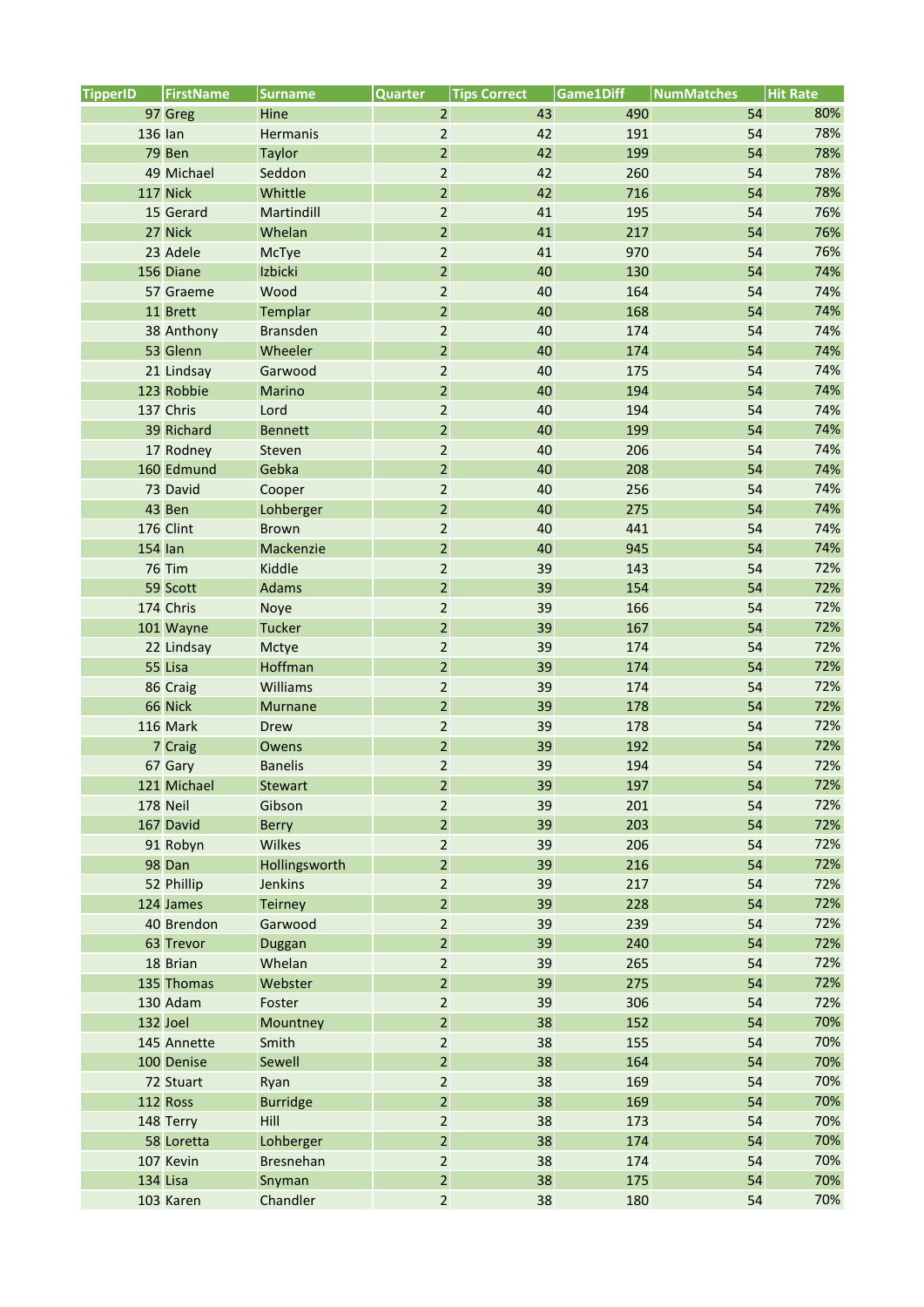|                | 80 Jeremy    | Williams          | $\overline{2}$ | 38 | 181  | 54 | 70% |
|----------------|--------------|-------------------|----------------|----|------|----|-----|
|                | 171 Shaun    | Heather           | $\overline{2}$ | 38 | 186  | 54 | 70% |
|                | 48 Mark      | <b>Bresnehan</b>  | $\overline{2}$ | 38 | 189  | 54 | 70% |
|                | 36 Alex      | Izbicki           | $\overline{2}$ | 38 | 195  | 54 | 70% |
|                | 71 Tyler     | Carter            | $\overline{2}$ | 38 | 196  | 54 | 70% |
|                | 125 Nick     | Stowe             | $\overline{2}$ | 38 | 196  | 54 | 70% |
|                | 12 Chris     | Walker            | $\overline{a}$ | 38 | 209  | 54 | 70% |
|                | 166 Jarad    | <b>Hughes</b>     | $\overline{2}$ | 38 | 220  | 54 | 70% |
|                | 34 Lisa      | <b>Harris</b>     | $\overline{2}$ | 38 | 230  | 54 | 70% |
|                | 147 John     | Canavan           | $\overline{2}$ | 38 | 246  | 54 | 70% |
|                | 170 Chris    | <b>Hughes</b>     | $\overline{2}$ | 38 | 296  | 54 | 70% |
|                | 109 Rocky    | Findlater         | $\mathbf 2$    | 38 | 308  | 54 | 70% |
|                | 65 Joel      | Isbister          | $\overline{2}$ | 38 | 329  | 54 | 70% |
|                | 29 Robert    | <b>Bilyk</b>      | $\overline{2}$ | 38 | 331  | 54 | 70% |
|                | 151 Anne     | Lawless           | $\overline{2}$ | 38 | 333  | 54 | 70% |
| <b>106 Lee</b> |              | <b>Beaumont</b>   | $\mathbf 2$    | 38 | 405  | 54 | 70% |
|                | 173 Anita    | <b>Bourn</b>      | $\overline{2}$ | 38 | 426  | 54 | 70% |
|                | 105 Mark     | Spooner           | $\overline{2}$ | 37 | 144  | 54 | 69% |
|                | 181 Jacob    | Hine              | $\overline{2}$ | 37 | 144  | 54 | 69% |
|                | 69 Stuart    | Morgan            | $\mathbf 2$    | 37 | 148  | 54 | 69% |
|                | 61 Nicole    | Lansky            | $\overline{2}$ | 37 | 161  | 54 | 69% |
|                | 70 Chris     | Warr              | $\overline{2}$ | 37 | 163  | 54 | 69% |
|                | 144 Simon    | <b>Burgess</b>    | $\overline{a}$ | 37 | 168  | 54 | 69% |
|                | 149 Liam     | Wright            | $\mathbf 2$    | 37 | 172  | 54 | 69% |
|                | 47 Vonda     | Gunn              | $\overline{2}$ | 37 | 174  | 54 | 69% |
|                | 83 Teresa    | <b>Harris</b>     | $\overline{2}$ | 37 | 174  | 54 | 69% |
|                | 90 Andrew    | <b>Beven</b>      | $\overline{c}$ | 37 | 174  | 54 | 69% |
|                | 113 Craig    | <b>McKinlay</b>   | $\mathbf 2$    | 37 | 174  | 54 | 69% |
|                | 118 Maria    | <b>Skillern</b>   | $\overline{2}$ | 37 | 174  | 54 | 69% |
|                | 185 Duncan   | <b>McKendrick</b> | $\overline{2}$ | 37 | 176  | 54 | 69% |
|                | 93 Michael   | Verrier           | $\overline{2}$ | 37 | 179  | 54 | 69% |
|                | 24 Brian     | Fleming           | $\mathbf 2$    | 37 | 180  | 54 | 69% |
|                | 84 Mike      | Hunnibell         | $\overline{2}$ | 37 | 183  | 54 | 69% |
|                | 41 Kylie     | <b>Bennett</b>    | $\overline{2}$ | 37 | 188  | 54 | 69% |
|                | 183 Anne     | <b>Bassett</b>    | $\overline{2}$ | 37 | 188  | 54 | 69% |
|                | 189 Edward   | Robertson         | $\overline{c}$ | 37 | 191  | 54 | 69% |
|                | 78 Rhys      | <b>Browning</b>   | $\mathbf 2$    | 37 | 195  | 54 | 69% |
|                | 89 Alanna    | Cannon            | $\overline{2}$ | 37 | 237  | 54 | 69% |
|                | 42 Matthew   | Cooke             | $\overline{2}$ | 37 | 245  | 54 | 69% |
| 133 Rod        |              | <b>Bennett</b>    | $\mathbf 2$    | 37 | 304  | 54 | 69% |
|                | 28 Eric      | <b>Hermanis</b>   | $\overline{2}$ | 37 | 315  | 54 | 69% |
|                | 131 Nick     | Holland           | $\overline{2}$ | 37 | 321  | 54 | 69% |
|                | 120 David    | <b>Berechree</b>  | $\overline{2}$ | 37 | 322  | 54 | 69% |
|                | 51 Cheryl    | Whelan            | $\overline{2}$ | 37 | 340  | 54 | 69% |
|                | 168 Meredith | Atkinson          | $\mathbf 2$    | 37 | 417  | 54 | 69% |
|                | 172 Michael  | Walker            | $\overline{2}$ | 37 | 460  | 54 | 69% |
| 150 Zac        |              | Owens             | $\overline{2}$ | 37 | 1052 | 54 | 69% |
|                | 122 Barbara  | <b>Stewart</b>    | $\mathbf 2$    | 36 | 171  | 54 | 67% |
|                | 146 Steve    | Robertson         | $\overline{2}$ | 36 | 191  | 54 | 67% |
|                | 140 Anna     | <b>Masters</b>    | $\mathbf 2$    | 36 | 192  | 54 | 67% |
|                | 186 Peter    | Czerkiewicz       | $\overline{2}$ | 36 | 196  | 54 | 67% |
|                | 77 Christine | Dennison          | $\mathbf 2$    | 36 | 197  | 54 | 67% |
|                | 164 Geoff    | Cowle             | $\mathbf 2$    | 36 | 218  | 54 | 67% |
|                | 94 Shaun     | Kelly             | $\mathbf 2$    | 36 | 219  | 54 | 67% |
|                | 165 Barry    | Golding           | $\overline{2}$ | 36 | 225  | 54 | 67% |
|                | 163 Lola     | Cowle             | $\mathbf 2$    | 36 | 226  | 54 | 67% |
|                | 60 Mark      | Richardson        | $\overline{2}$ | 36 | 277  | 54 | 67% |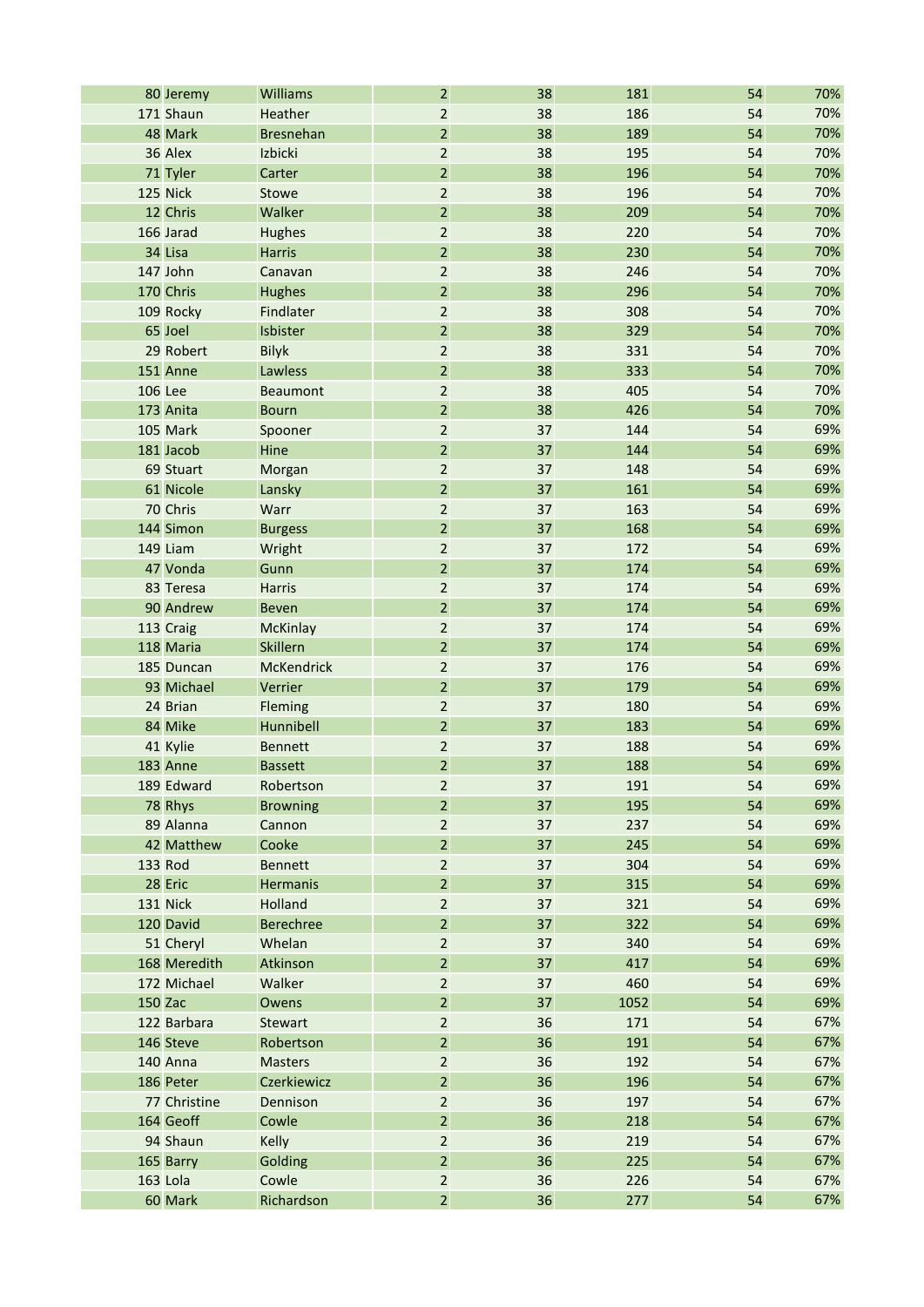|                 | 96 Roslyn    | <b>McKendrick</b> | $\overline{2}$ | 36 | 283  | 54 | 67% |
|-----------------|--------------|-------------------|----------------|----|------|----|-----|
|                 | 152 Greg     | Williams          | $\overline{2}$ | 36 | 329  | 54 | 67% |
|                 | 54 Guy       | Crichton          | $\mathbf 2$    | 36 | 371  | 54 | 67% |
| <b>158 Will</b> |              | Kay               | $\overline{2}$ | 36 | 616  | 54 | 67% |
|                 | 175 Calvin   | Godwin            | $\overline{2}$ | 36 | 785  | 54 | 67% |
|                 | 75 Jon       | Fulton            | $\overline{a}$ | 35 | 170  | 54 | 65% |
|                 | 45 Graham    | Gunn              | $\mathbf 2$    | 35 | 174  | 54 | 65% |
|                 | 87 Michael   | White             | $\overline{2}$ | 35 | 176  | 54 | 65% |
|                 | 159 Daniel   | <b>Tucker</b>     | $\overline{2}$ | 35 | 177  | 54 | 65% |
|                 | 9 Callum     | Rawson            | $\overline{c}$ | 35 | 191  | 54 | 65% |
|                 | 177 Cameron  | Amos              | $\mathbf 2$    | 35 | 211  | 54 | 65% |
|                 | 110 Cyril    | Patmore           | $\overline{2}$ | 35 | 222  | 54 | 65% |
|                 | 88 Glenn     | Cooney            | $\overline{a}$ | 35 | 226  | 54 | 65% |
|                 | 13 Garry     | Young             | $\overline{2}$ | 35 | 227  | 54 | 65% |
|                 | 56 Billy     | Godwin            | $\mathbf 2$    | 35 | 246  | 54 | 65% |
|                 | 128 Scott    | Grace             | $\overline{2}$ | 35 | 254  | 54 | 65% |
|                 | 46 Kerry     | Gunn              | $\overline{2}$ | 35 | 278  | 54 | 65% |
|                 | 108 Francis  | Maloney           | $\overline{2}$ | 35 | 281  | 54 | 65% |
|                 | 37 Heath     | Gilmour           | $\overline{a}$ | 35 | 309  | 54 | 65% |
|                 | 99 Ann-Maree | Keogh             | $\overline{2}$ | 35 | 349  | 54 | 65% |
|                 | 169 Steven   | <b>Maloney</b>    | $\overline{2}$ | 35 | 353  | 54 | 65% |
|                 | 143 Malcolm  | <b>Castles</b>    | $\overline{2}$ | 35 | 428  | 54 | 65% |
|                 | 153 Rebecca  | Pedley            | $\mathbf 2$    | 35 | 958  | 54 | 65% |
|                 | 127 Matt     | <b>Murphy</b>     | $\overline{c}$ | 34 | 143  | 54 | 63% |
|                 | 119 Mark     | Dennison          | $\overline{2}$ | 34 | 174  | 54 | 63% |
|                 | 62 Kathy     | Wright            | $\overline{2}$ | 34 | 186  | 54 | 63% |
|                 | 162 Warren   | <b>Brooks</b>     | $\mathbf 2$    | 34 | 193  | 54 | 63% |
|                 | 141 Shannon  | Hill              | $\mathbf 2$    | 34 | 296  | 54 | 63% |
|                 | 50 Dennis    | Whelan            | $\overline{2}$ | 34 | 333  | 54 | 63% |
|                 | 44 John      | Gangemi           | $\overline{2}$ | 34 | 372  | 54 | 63% |
|                 | 26 Karen     | Jenkins           | $\overline{2}$ | 33 | 180  | 54 | 61% |
|                 | 32 Matthew   | <b>Taylor</b>     | $\mathbf 2$    | 33 | 180  | 54 | 61% |
|                 | 188 Henry    | Robertson         | $\overline{c}$ | 33 | 191  | 54 | 61% |
|                 | 142 Kylie    | <b>Murphy</b>     | $\overline{2}$ | 33 | 202  | 54 | 61% |
|                 | 182 Ewan     | Sherman           | $\overline{c}$ | 33 | 356  | 54 | 61% |
|                 | 161 Jessey   | Dillon            | 2              | 33 | 491  | 54 | 61% |
| 187 Zali        |              | Ryan              | $\overline{2}$ | 32 | 209  | 54 | 59% |
|                 | 184 Callum   | <b>Kelly</b>      | $\overline{2}$ | 32 | 233  | 54 | 59% |
|                 | 85 Tony      | Young             | $\overline{2}$ | 32 | 566  | 54 | 59% |
|                 | 104 Tony     | Shea              | $\overline{2}$ | 32 | 637  | 54 | 59% |
| 155 Ari         |              | Gregson           | $\overline{2}$ | 32 | 922  | 54 | 59% |
|                 | 33 Glenn     | Eberle            | $\overline{2}$ | 31 | 174  | 54 | 57% |
|                 | 126 Jake     | Richardson        | $\overline{2}$ | 31 | 548  | 54 | 57% |
|                 | 92 Leigh     | Kiddle            | $\overline{2}$ | 31 | 1052 | 54 | 57% |
|                 | 81 Felicity  | Walsh             | $\overline{2}$ | 30 | 582  | 54 | 56% |
|                 | 139 Dean     | Wise              | $\overline{2}$ | 30 | 1052 | 54 | 56% |
|                 | 179 Brendan  | <b>Nicholls</b>   | $\overline{2}$ | 30 | 1052 | 54 | 56% |
|                 | 19 Kaela     | McGowan           | $\overline{2}$ | 29 | 1052 | 54 | 54% |
|                 | 64 Barry     | Cohen             | $\overline{2}$ | 29 | 1052 | 54 | 54% |
|                 | 102 Sam      | Cook              | $\overline{2}$ | 29 | 1052 | 54 | 54% |
|                 | 111 Joel     | Proctor           | $\overline{2}$ | 29 | 1052 | 54 | 54% |
|                 | 10 Carol     | Steenhuis         | $\overline{2}$ | 28 | 1052 | 54 | 52% |
|                 | 30 Sandra    | Lowther-Owens     | $\mathbf 2$    | 28 | 1052 | 54 | 52% |
|                 | 20 caitlyn   | <b>Phillips</b>   | $\overline{2}$ | 27 | 1052 | 54 | 50% |
|                 | 138 Brendan  | Tucker            | $\overline{2}$ | 27 | 1052 | 54 | 50% |
|                 | 31 Matthew   | Owens             | $\overline{2}$ | 26 | 934  | 54 | 48% |
| <b>157 Ben</b>  |              | Sertori           | $\overline{2}$ | 25 | 1052 | 54 | 46% |